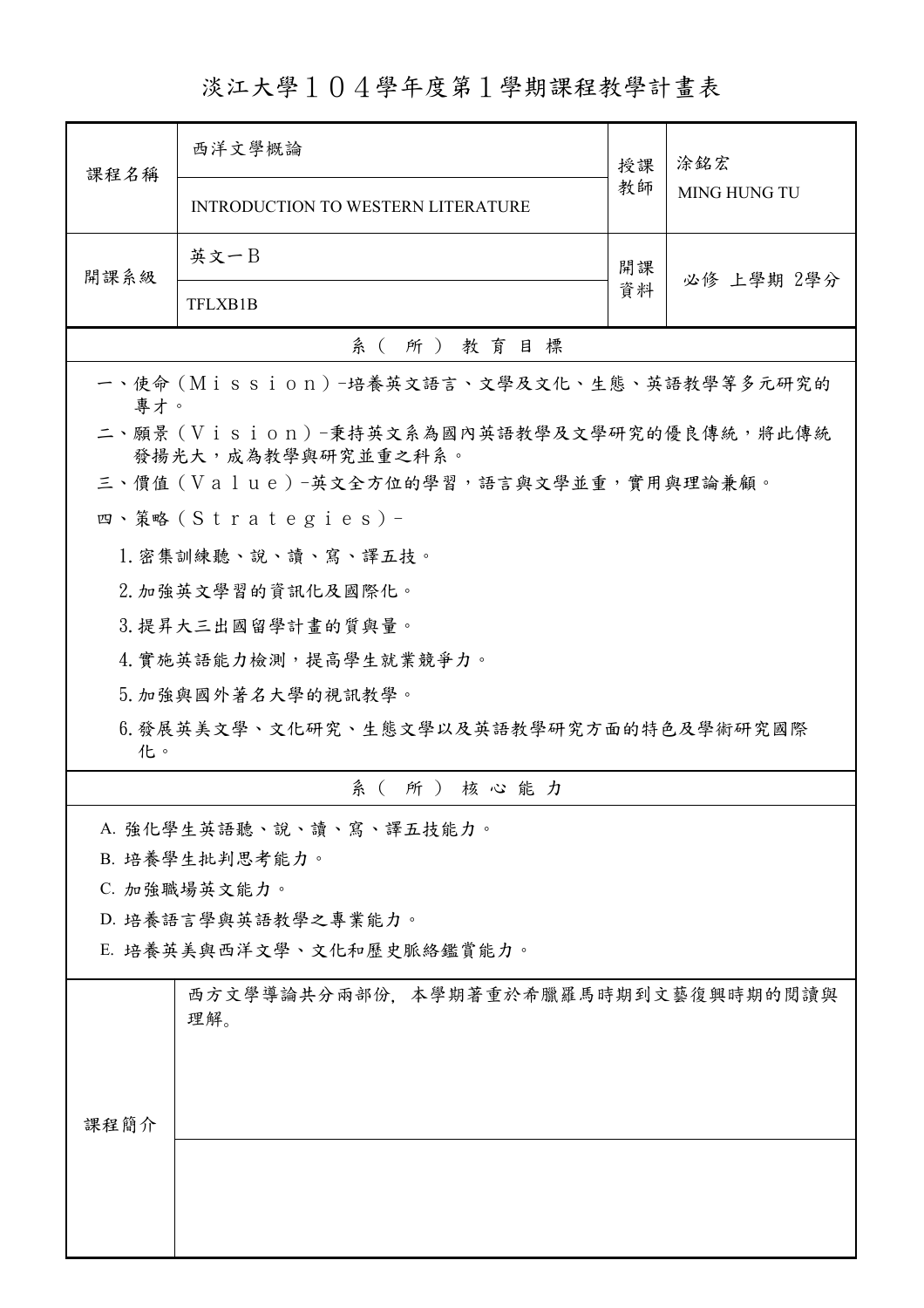|        | This part of the course examines various Western literary traditions and<br>genres from Classical literature to Renaissance. We will consider the<br>specifically literary aspects related to or raised by these works (i.e., literary<br>language, rules, devices, and narrative structures). We will also pay close<br>attention to the how and if these texts interact with the real world, how<br>and whether they reflect "real" dilemmas and concerns, and how they help<br>establish the religious, intellectual, cultural foundations of the Western<br>civilizations. |                      |                                                   |                        |               |  |
|--------|--------------------------------------------------------------------------------------------------------------------------------------------------------------------------------------------------------------------------------------------------------------------------------------------------------------------------------------------------------------------------------------------------------------------------------------------------------------------------------------------------------------------------------------------------------------------------------|----------------------|---------------------------------------------------|------------------------|---------------|--|
|        | 本課程教學目標與目標層級、系(所)核心能力相關性                                                                                                                                                                                                                                                                                                                                                                                                                                                                                                                                                       |                      |                                                   |                        |               |  |
|        | 一、目標層級(選填):<br>(一)「認知」(Cognitive 簡稱C)領域:C1 記憶、C2 瞭解、C3 應用、C4 分析、<br>C5 評鑑、C6 創造<br>(二)「技能 <sub>」</sub> (Psychomotor 簡稱P)領域:P1 模仿、P2 機械反應、P3 獨立操作、<br>P4 聯結操作、P5 自動化、P6 創作<br>(三)「情意」(Affective 簡稱A)領域:Al 接受、A2 反應、A3 重視、A4 組織、<br>A5 内化、A6 實踐                                                                                                                                                                                                                                                                                                                                  |                      |                                                   |                        |               |  |
|        | 二、教學目標與「目標層級」、「系(所)核心能力」之相關性:<br>(一)請先將課程教學目標分別對應前述之「認知」、「技能」與「情意」的各目標層級,<br>惟單項教學目標僅能對應C、P、A其中一項。<br>(二)若對應「目標層級」有1~6之多項時,僅填列最高層級即可(例如:認知「目標層級」<br>對應為C3、C5、C6項時,只需填列C6即可,技能與情意目標層級亦同)。<br>(三)再依據所訂各項教學目標分別對應其「系(所)核心能力」。單項教學目標若對應<br>「系(所)核心能力」有多項時,則可填列多項「系(所)核心能力」。<br>(例如:「系(所)核心能力   可對應A、AD、BEF時,則均填列。)                                                                                                                                                                                                                                                                 |                      |                                                   |                        |               |  |
| 序<br>號 |                                                                                                                                                                                                                                                                                                                                                                                                                                                                                                                                                                                | 教學目標(中文)             | 教學目標(英文)                                          |                        | 相關性           |  |
|        |                                                                                                                                                                                                                                                                                                                                                                                                                                                                                                                                                                                |                      |                                                   |                        |               |  |
|        |                                                                                                                                                                                                                                                                                                                                                                                                                                                                                                                                                                                | 1 1. 西洋文學史概觀 2.文學分析訓 | 1. Overview of Western                            | 目標層級<br>C <sub>4</sub> | 系(所)核心能力<br>E |  |
|        | 練                                                                                                                                                                                                                                                                                                                                                                                                                                                                                                                                                                              |                      | Literature 2. Literary Analysis<br>教學目標之教學方法與評量方法 |                        |               |  |
| 序<br>號 |                                                                                                                                                                                                                                                                                                                                                                                                                                                                                                                                                                                | 教學目標                 | 教學方法                                              |                        | 評量方法          |  |
| 1      | 練                                                                                                                                                                                                                                                                                                                                                                                                                                                                                                                                                                              | 1. 西洋文學史概觀 2.文學分析訓   | 講述、討論、賞析                                          | 表現                     | 紙筆測驗、報告、上課    |  |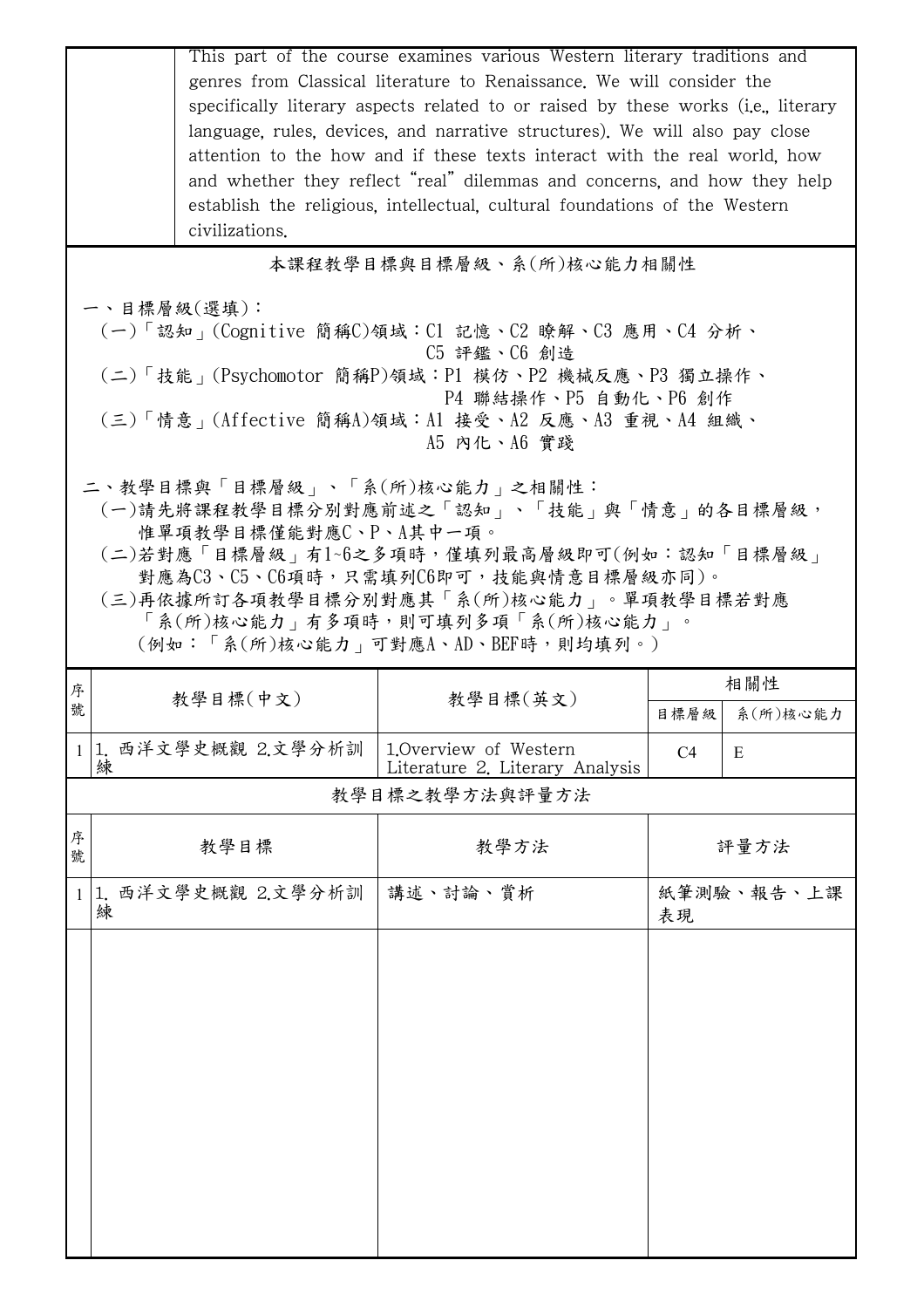| 本課程之設計與教學已融入本校校級基本素養         |                               |                                                             |                                              |    |  |
|------------------------------|-------------------------------|-------------------------------------------------------------|----------------------------------------------|----|--|
| 淡江大學校級基本素養                   |                               |                                                             | 內涵說明                                         |    |  |
| 全球視野                         |                               |                                                             | 培養認識國際社會變遷的能力,以更寬廣的視野了解全球化<br>的發展。           |    |  |
| 資訊運用<br>$\langle \ \rangle$  |                               |                                                             | 熟悉資訊科技的發展與使用,並能收集、分析和妥適運用資<br>訊。             |    |  |
| 洞悉未來<br>$\langle \rangle$    |                               |                                                             | 瞭解自我發展、社會脈動和科技發展,以期具備建構未來願<br>景的能力。          |    |  |
| 品德倫理<br>$\langle \ \rangle$  |                               |                                                             | 了解為人處事之道,實踐同理心和關懷萬物,反省道德原則<br>的建構並解決道德爭議的難題。 |    |  |
| 獨立思考                         |                               |                                                             | 鼓勵主動觀察和發掘問題,並培養邏輯推理與批判的思考能<br>力。             |    |  |
| 樂活健康<br>$\langle \, \rangle$ |                               |                                                             | 注重身心靈和環境的和諧,建立正向健康的生活型態。                     |    |  |
| 團隊合作<br>$\langle \rangle$    |                               |                                                             | 體察人我差異和增進溝通方法,培養資源整合與互相合作共<br>同學習解決問題的能力。    |    |  |
|                              | 美學涵養                          |                                                             | 培養對美的事物之易感性,提升美學鑑賞、表達及創作能<br>力。              |    |  |
|                              |                               |                                                             | 授課進度表                                        |    |  |
| 週<br>欤                       | 日期起訖                          |                                                             | 内 容 (Subject/Topics)                         | 備註 |  |
| 1                            | $104/09/14$ ~<br>104/09/20    | Introduction and Overview                                   |                                              |    |  |
| 2                            | $104/09/21$ ~<br>104/09/27    |                                                             | Genesis 1-3 The Creation—The Fall]; From Job |    |  |
| 3                            | $104/09/28$ ~<br>104/10/04    | Homer, Odyssey [Book I, II, III, V]                         |                                              |    |  |
| $\overline{4}$               | $104/10/05$ ~<br>104/10/11    | Homer, Odyssey [Book IX, X, XI]                             |                                              |    |  |
| 5                            | $104/10/12$ ~<br>104/10/18    | Homer, Odyssey [Book XVI, XXII, XXIII]                      |                                              |    |  |
| 6                            | $104/10/19$ ~<br>104/10/25    | Aristotle, From Poetics; Ovid, Metamorphosis<br>(selection) |                                              |    |  |
| 7                            | $104/10/26 \sim$<br>104/11/01 | Dante, Inferno [Canto I, IV, V,VI]                          |                                              |    |  |
| 8                            | $104/11/02$ ~<br>104/11/08    | Dante, Inferno [Canto IX, XV, XXVI, XXXIV]                  |                                              |    |  |
| 9                            | $104/11/09$ ~<br>104/11/15    | TBA                                                         |                                              |    |  |
| 10                           | $104/11/16$ ~<br>104/11/22    | 期中考試週                                                       |                                              |    |  |
| 11                           | $104/11/23$ ~<br>104/11/29    | Cervantes, Don Quixote, From Part I                         |                                              |    |  |
| 12                           | $104/11/30$ ~<br>104/12/06    | Cervantes, Don Quixote, From Part II                        |                                              |    |  |
|                              |                               |                                                             |                                              |    |  |